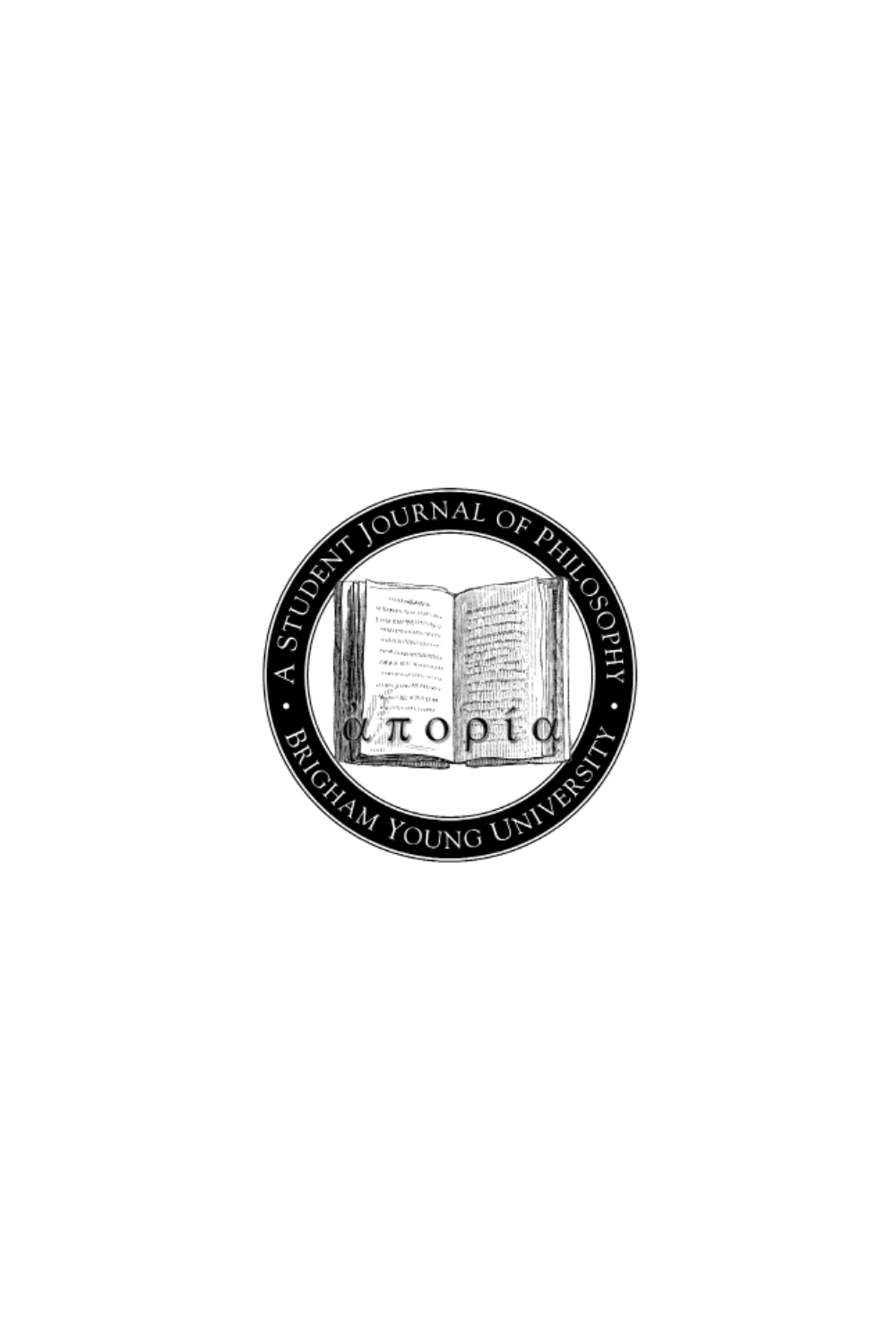© 2015 Department of Philosophy, Brigham Young University Printed in the United States of America

http://aporia.byu.edu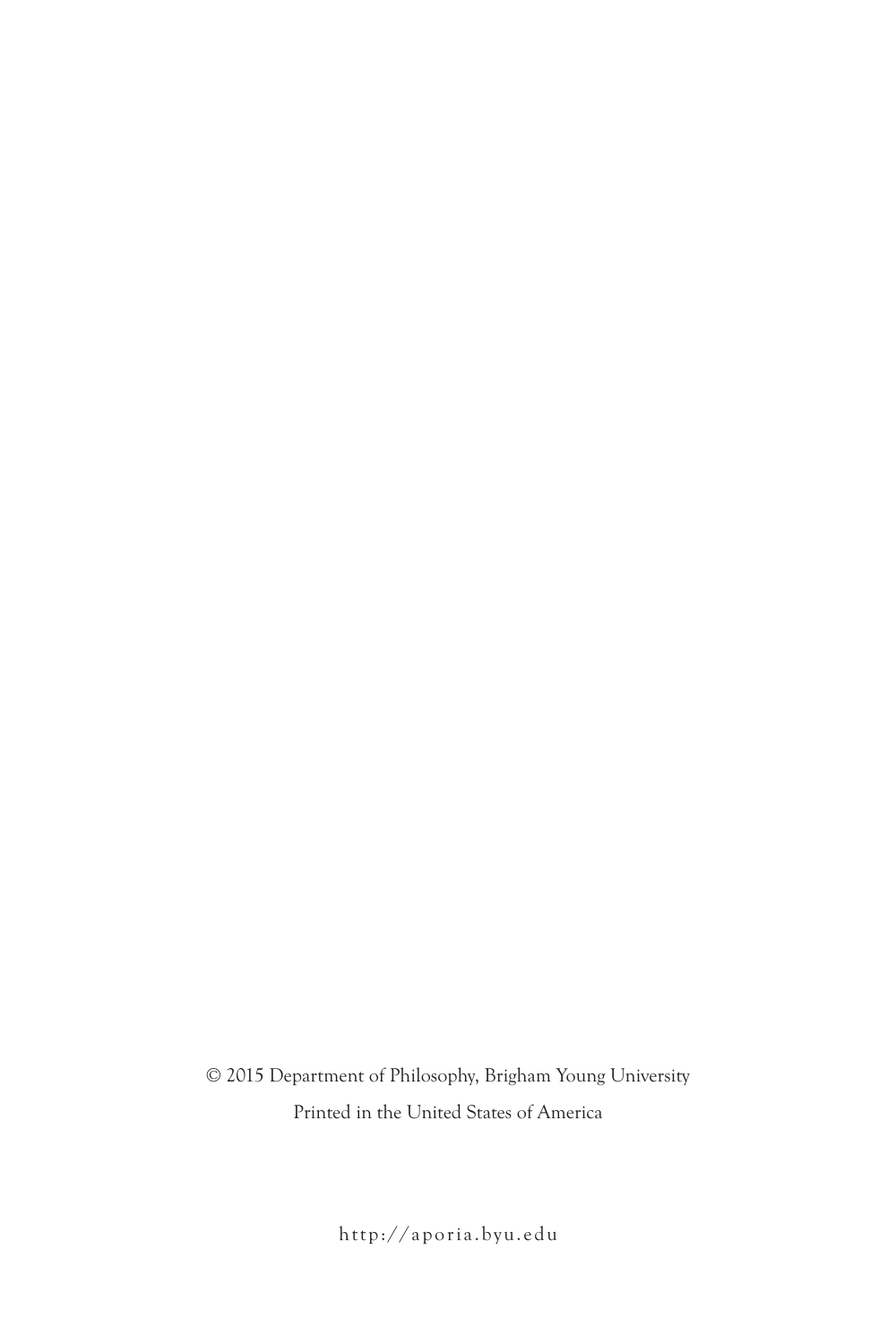## APORIA

#### **A STUDENT JOURNAL OF PHILOSOPHY**

*volume 25 number 2 • fall 2015*

© 2015 Department of Philosophy, Brigham Young University Printed in the United States of America

Brigham Young University

Provo, Utah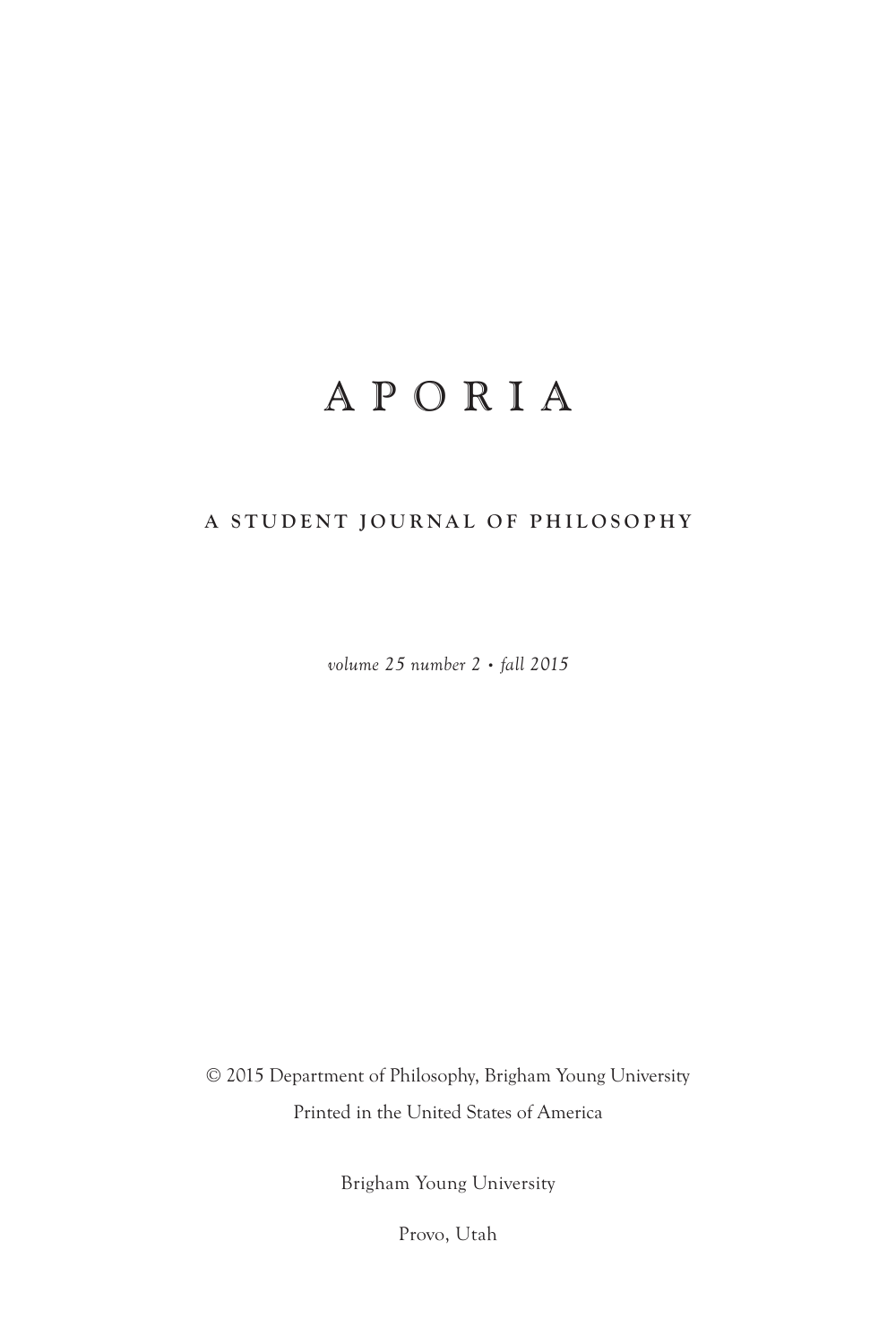#### **APORIA**

a student journal of philosophy

**Editor** Taylor-Grey Miller **Associate Editors** Abigail Boekweg Ariana Fuller Brendan Lund Jordan McGee Elias Pratt **Interns** Jackson Rich Ben Savio

*Aporia* is published twice each year by the Department of Philosophy at Brigham Young University and is dedicated to recognizing exemplary philosophical work at the undergraduate level. The spring issue each year includes the winning essays of the annual David H. Yarn Philosophical Essay Competition, which is open to BYU undergraduates only, along with other outstanding philosophical essays submitted by undergraduate philosophy students from around the world. The winners of the Yarn Competition are selected by a faculty committee independent of the student editors and staff, who make all other publishing decisions. The fall issue is published online and consists of papers selected by the editorial staff. Submissions are welcome from all undergraduate students, both at BYU and elsewhere.

The *Aporia* staff is especially grateful to those whose support makes this journal possible. Special thanks go to Professor Travis Anderson, chair of the Department of Philosophy, and Professor David Jensen, our faculty advisor. *Aporia* is funded by a generous contribution from the David H. Yarn Endowment. Those wishing to contribute to this fund may do so by contacting the BYU Department of Philosophy.

Opinions expressed herein are those of the respective authors and do not necessarily reflect the opinions of the editors, the Department of Philosophy, or Brigham Young University.